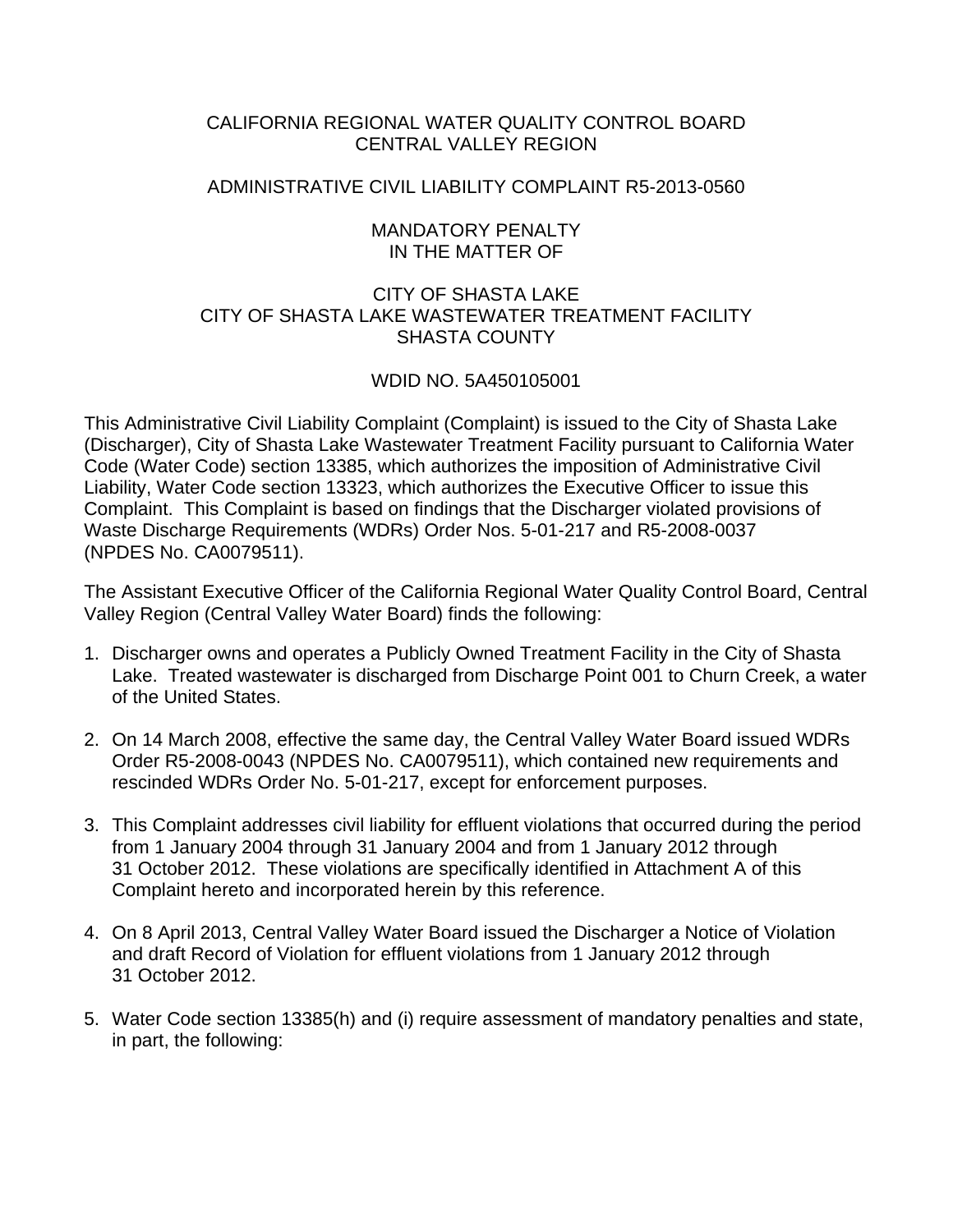Water Code section 13385(h)(1) states:

Notwithstanding any other provision of this division, and except as provided in subdivisions (j), (k), and (l), a mandatory minimum penalty of three thousand dollars (\$3,000) shall be assessed for each serious violation.

Water Code section 13385 (h)(2) states,

For the purposes of this section, a 'serious violation' means any waste discharge that violates the effluent limitations contained in the applicable waste discharge requirements for a Group II pollutant, as specified in Appendix A to Section 123.45 of Title 40 of the Code of Federal Regulations, by 20 percent or more or for a Group I pollutant, as specified in Appendix A to Section 123.45 of Title 40 of the Code of Federal Regulations, by 40 percent or more.

### Water Code section 13385(i)(1) states

Notwithstanding any other provisions of this division, and except as provided in subdivisions (j), (k), and (l), a mandatory minimum penalty of three thousand dollars (\$3,000) shall be assessed for each violation whenever the person does any of the following four or more times in any period of six consecutive months, except that the requirements to assess the mandatory minimum penalty shall not be applicable to the first three violations.

- a) violates a waste discharge requirement effluent limitation;
- b) fails to file a report pursuant to California Water Code section 13260;
- c) files an incomplete report pursuant to California Water Code section 13260; or
- d) violates a toxicity effluent limitation contained in the applicable waste discharge pollutant-specific effluent limitations for toxic pollutants.
- 6. Water Code section 13323 states, in part:

Any executive officer of a regional board may issue a complaint to any person on whom administrative civil liability may be imposed pursuant to this article. The complaint shall allege the act or failure to act that constitutes a violation of law, the provision authorizing civil liability to be imposed pursuant to this article, and the proposed civil liability.

- 7. WDRs Order No. 5-01-217 Effluent Limitations (Discharge 001) B. states in part:
	- 1. Effluent discharge shall not exceed the following limits at the designated sampling point following the treatment processes:

| <b>Constituents</b>      | Units | <b>Monthly</b><br>Average | Weekly<br>Average | <b>Monthly</b><br>Median | <b>Daily</b><br><b>Maximum</b> |  |
|--------------------------|-------|---------------------------|-------------------|--------------------------|--------------------------------|--|
| <b>Chlorine Residual</b> | mg/L  | $\overline{\phantom{a}}$  | 0.01              | $\overline{\phantom{a}}$ | 0.02 <sup>d</sup>              |  |

Daily maximum to be ascertained by a 1-hour average. Weekly average to be ascertained by a 4-day average.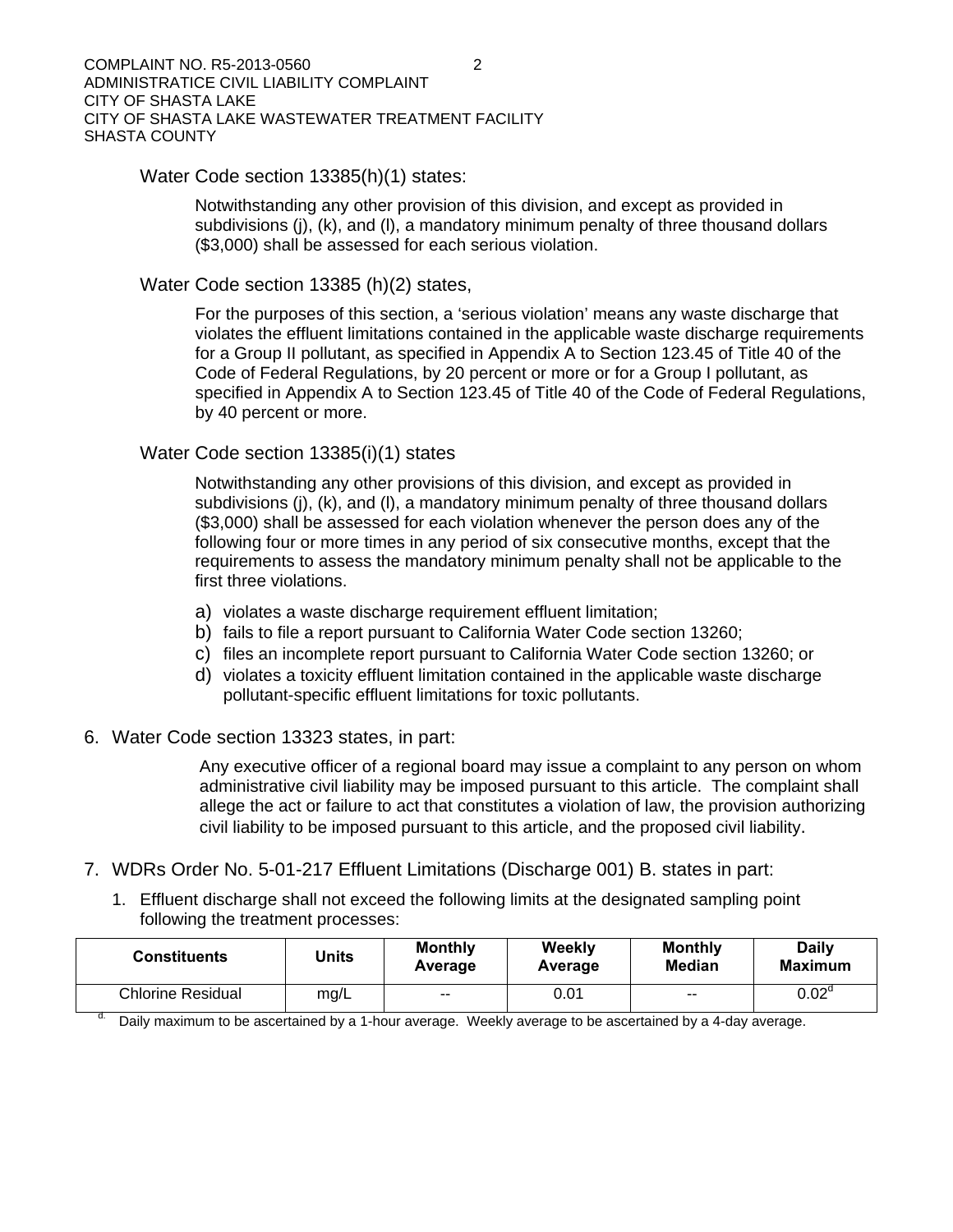- 8. WDRs Order No. R5-2008-0058 Final Effluent Limitations IV.A. states, in part:
	- 1. The Discharger shall maintain compliance with the following effluent limitations at Discharge Point 001 and Discharge Point 002, with compliance measured at Monitoring Location EFF-001 and Monitoring Location EFF-002, respectively, as described in the attached MRP (Attachment E):
		- a. The Discharge shall maintain compliance with the effluent limitations specified in Table 6:

### **Table 6. Effluent Limitations**

|                  | Units             | <b>Effluent Limitation</b> |                   |                                |                                 |                                        |  |
|------------------|-------------------|----------------------------|-------------------|--------------------------------|---------------------------------|----------------------------------------|--|
| <b>Parameter</b> |                   | Average<br><b>Monthly</b>  | Average<br>Weekly | <b>Maximum</b><br><b>Daily</b> | <b>Instantaneous</b><br>Minimum | <b>Instantaneous</b><br><b>Maximum</b> |  |
| ∣ pH             | Standard<br>units | $\overline{\phantom{a}}$   | $- -$             | $\overline{\phantom{a}}$       | 6.0                             | 9.0                                    |  |

- d. **Total Residual Chlorine**. Effluent total residual chlorine shall not exceed:
	- i. mg/L as a 4-day average;
	- ii. 0.02 mg/L, as a 1-hour average;
- f. **Total Coliform Organisms**. Effluent total coliform organisms shall not exceed the following for Discharge 001. The following limitations do not apply to Discharge 002:
	- i. 2.2 most probable number (MPN) per 100 mL, as a 7-day median; and
	- ii. 23 MPN/100mL, more than once in any 30-day period; and
	- iii. 240 MPN/100 mL, at any time
- 9. According to the Discharger's self-monitoring reports, the Discharger committed one (1) serious Group II violation of the above effluent limitations contained in the WDRs Order No. 5-01-217, as shown in Attachment A. This violation is defined as serious because measured concentrations of Group II constituents exceeded maximum prescribed levels in the WDRs by 20 percent or more. The mandatory minimum penalty for this serious violation is **three thousand dollars (\$3,000)**.
- 10. According to the Discharger's self-monitoring reports, the Discharger committed one (1) serious Group II violation of the above effluent limitations contained in the WDRs Order R5-2007-0058, as shown in Attachment A. This violation is defined as serious because measured concentrations of Group II constituents exceeded maximum prescribed levels in the WDRs by 20 percent or more. The mandatory minimum penalty for this serious violation is **three thousand dollars (\$3,000)**.
- 11. The total amount of the mandatory penalties assessed for the alleged effluent violations is **six thousand dollars (\$6,000)**. As stated herein, a detailed list of the alleged effluent violation is included in Attachment A. This Complaint addresses administrative civil liability for violations that are specifically identified in Attachment A as subject to mandatory minimum penalties.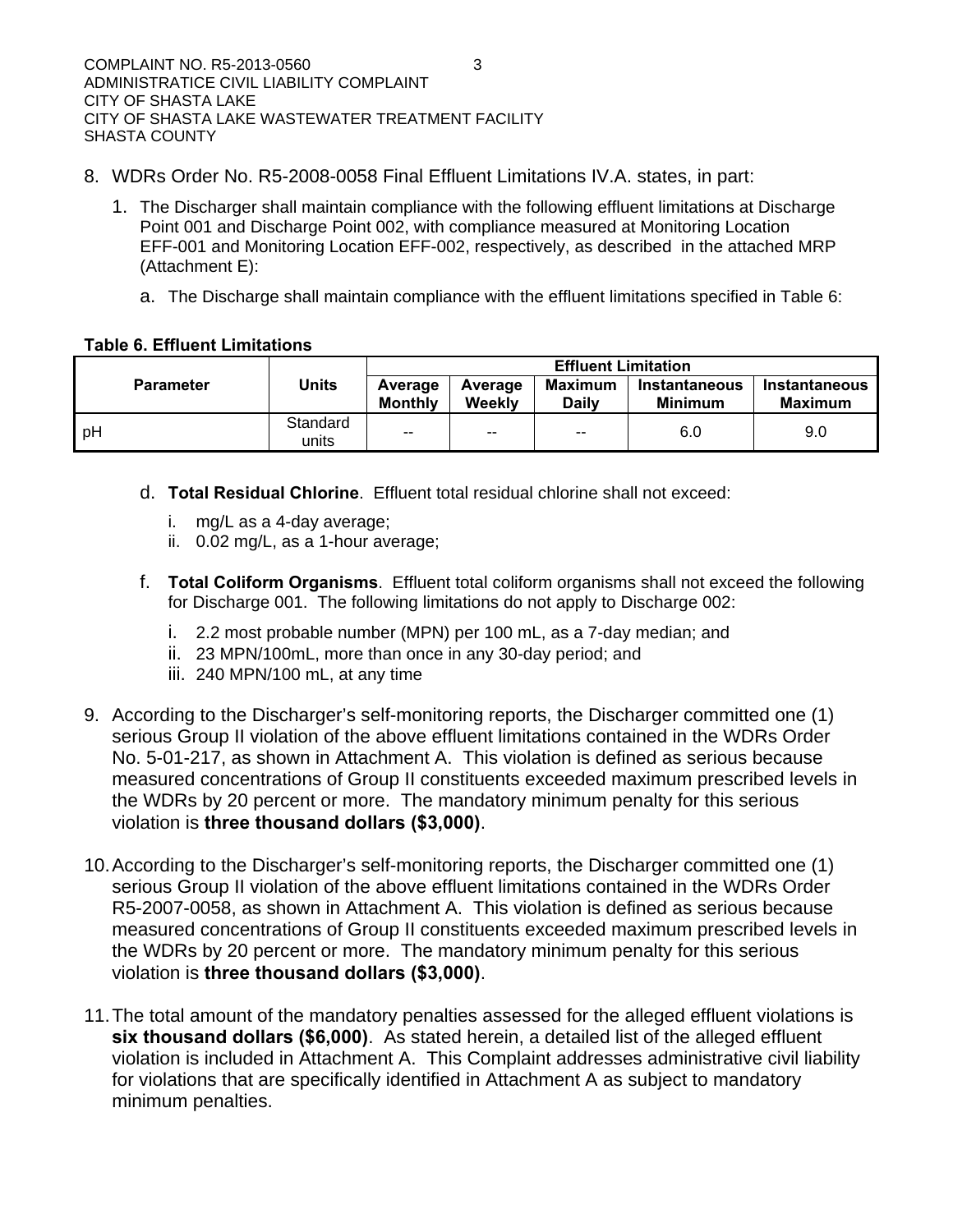12. Issuance of this Administrative Civil Complaint to enforce CWC Division 7, Chapter 5.5 is exempt from provisions of the California Environmental Quality Act (Pub. Resources Code section 21000 et seq.), in accordance with California Code of Regulations, title 14, section 15321 subsection (a)(2).

# **THE CITY OF SHASTA LAKE, SHASTA LAKE WASTEWATER TREATMENT FACILITY IS HEREBY GIVEN NOTICE THAT:**

- 1. The Executive Officer of the Central Valley Water Board proposes that the Discharger be assessed an Administrative Civil Liability in the amount of **six thousand dollars (\$6,000)**.
- 2. A hearing on this matter will be conducted at the Central Valley Water Board meeting scheduled **on 5/6 December 2013**, unless either of the following occurs **by 7 October 2013**:
	- a) The Discharger waives the hearing by completing the attached form (checking off the box next to Option #1) and returning it to the Central Valley Water Board, along with payment for the proposed civil liability of **six thousand dollars (\$6,000)**; or
	- b) The Central Valley Water Board agrees to postpone any necessary hearing after the Discharger requests to engage in settlement discussions by checking off the box next to Option #2 on the attached form, and returns it to the Board along with a letter describing the issues to be discussed; or
	- c) The Central Valley Water Board agrees to postpone any necessary hearing after the Discharger requests a delay by checking off the box next to Option #3 on the attached form, and returns it to the Board along with a letter describing the issues to be discussed.
- 3. If a hearing on this matter is conducted, the Central Valley Water Board will consider whether to affirm, reject, or modify the proposed Administrative Civil Liability, or whether to refer the matter to the Attorney General for recovery of judicial civil liability.
- 4. If this matter proceeds to hearing, the Executive Officer reserves the right to amend the proposed amount of civil liability to conform to the evidence presented, including but not limited to, increasing the proposed amount to account for the costs of enforcement (including staff, legal and expert witness costs) incurred after the date of the issuance of this Complaint through completion of the hearing.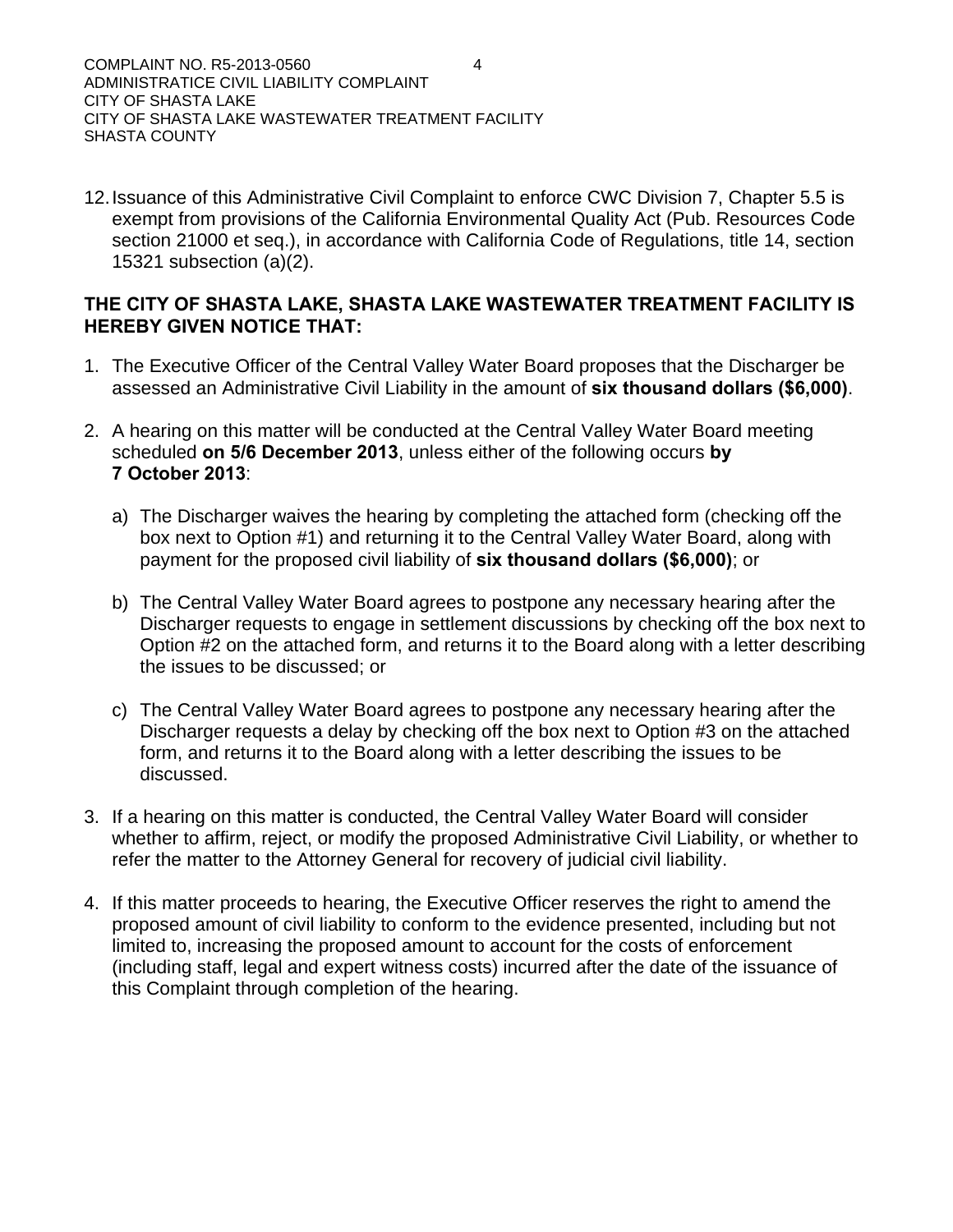Signed by Clint Snyder for PAMELA C. CREEDON, Executive Officer

6 September 2013

(date)

Attachment A: Record of Violations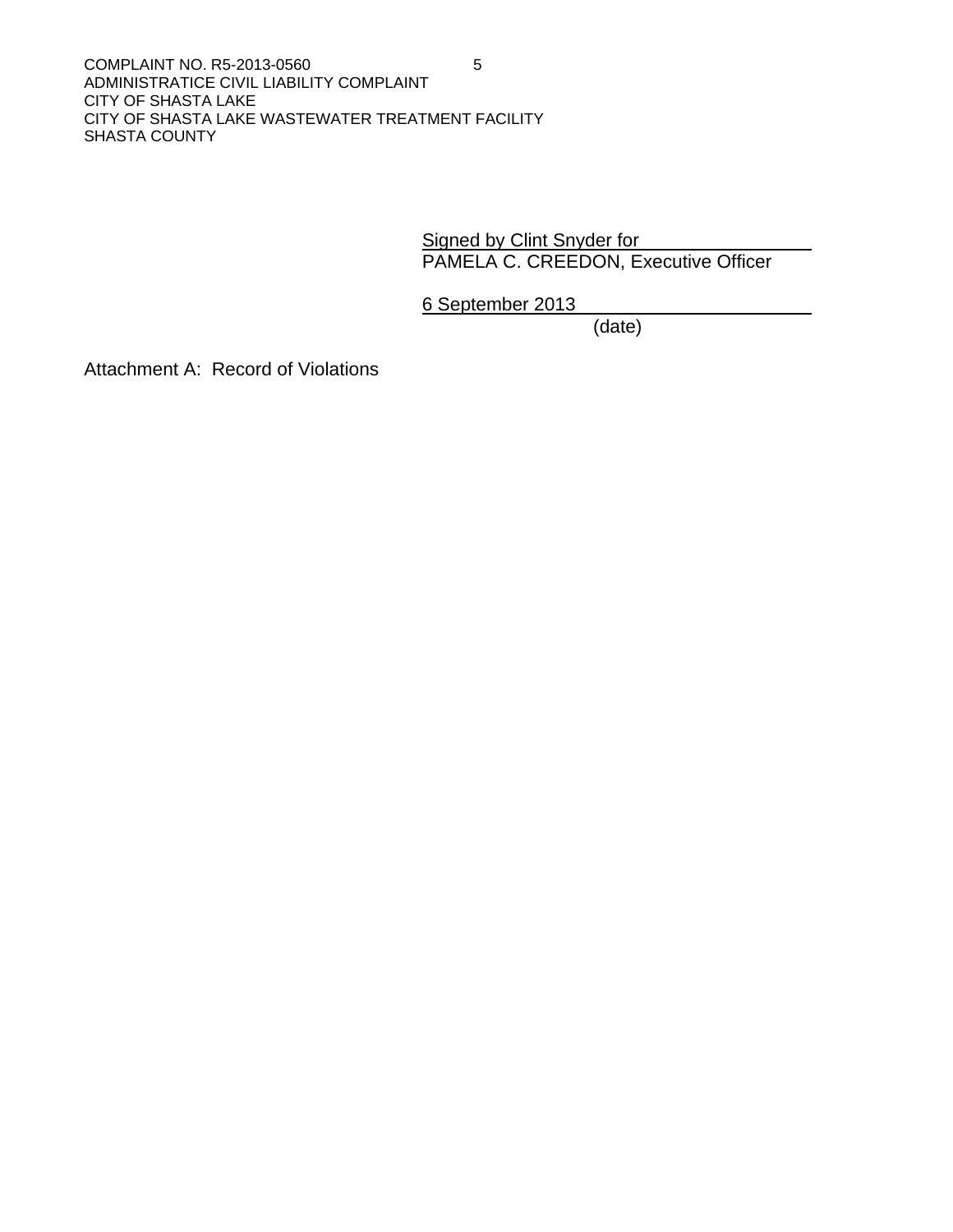#### **WAIVER FORM FOR ADMINISTRATIVE CIVIL LIABILITY COMPLAINT**

By signing this waiver, I affirm and acknowledge the following:

I am duly authorized to represent the City of Shasta Lake (Discharger) in connection with Administrative Civil Liability Complaint **R5-2013-0560 (**Complaint). I am informed that California Water Code section 13323, subdivision (b), states that, "a hearing before the regional board shall be conducted within 90 days after the party has been served. The person who has been issued a complaint may waive the right to a hearing."

#### **□** *(OPTION 1: Check here if the Discharger waives the hearing requirement and will pay in full.)*

- a. I hereby waive any right the Discharger may have to a hearing before the Central Valley Water Board.
- b. I certify that the Discharger will remit payment for the proposed civil liability in the full amount of **three thousand dollars (\$6,000)** by check that references "ACL Complaint **R5-2013-0560**" made payable to the *State Water Pollution Cleanup and Abatement Account*. Payment must be received by the Central Valley Water Board by **7 October 2013.**
- c. I understand the payment of the above amount constitutes a proposed settlement of the Complaint, and that any settlement will not become final until after a 30-day public notice and comment period. Should the Central Valley Water Board receive significant new information or comments during this comment period, the Central Valley Water Board's Executive Officer may withdraw the complaint, return payment, and issue a new complaint. I also understand that approval of the settlement will result in the Discharger having waived the right to contest the allegations in the Complaint and the imposition of civil liability.
- d. I understand that payment of the above amount is not a substitute for compliance with applicable laws and that continuing violations of the type alleged in the Complaint may subject the Discharger to further enforcement, including additional civil liability.
- **□** *(OPTION 2: Check here if the Discharger waives the 90-day hearing requirement in order to engage in settlement discussions***.)** I hereby waive any right the Discharger may have to a hearing before the Central Valley Water Board within 90 days after service of the complaint, but I reserve the ability to request a hearing in the future. I certify that the Discharger will promptly engage the Central Valley Water Board Prosecution Team in settlement discussions to attempt to resolve the outstanding violation(s). By checking this box, the Discharger requests that the Central Valley Water Board delay the hearing so that the Discharger and the Prosecution Team can discuss settlement. It remains within the discretion of the Central Valley Water Board to agree to delay the hearing. Any proposed settlement is subject to the conditions described above under "Option 1."
- **□** *(OPTION 3: Check here if the Discharger waives the 90-day hearing requirement in order to extend the hearing date and/or hearing deadlines. Attach a separate sheet with the amount of additional time requested and the rationale.)* I hereby waive any right the Discharger may have to a hearing before the Central Valley Water Board within 90 days after service of the complaint. By checking this box, the Discharger requests that the Central Valley Water Board delay the hearing and/or hearing deadlines so that the Discharger may have additional time to prepare for the hearing. It remains within the discretion of the Central Valley Water Board to approve the extension.

(Print Name and Title)

(Signature)

(Date)